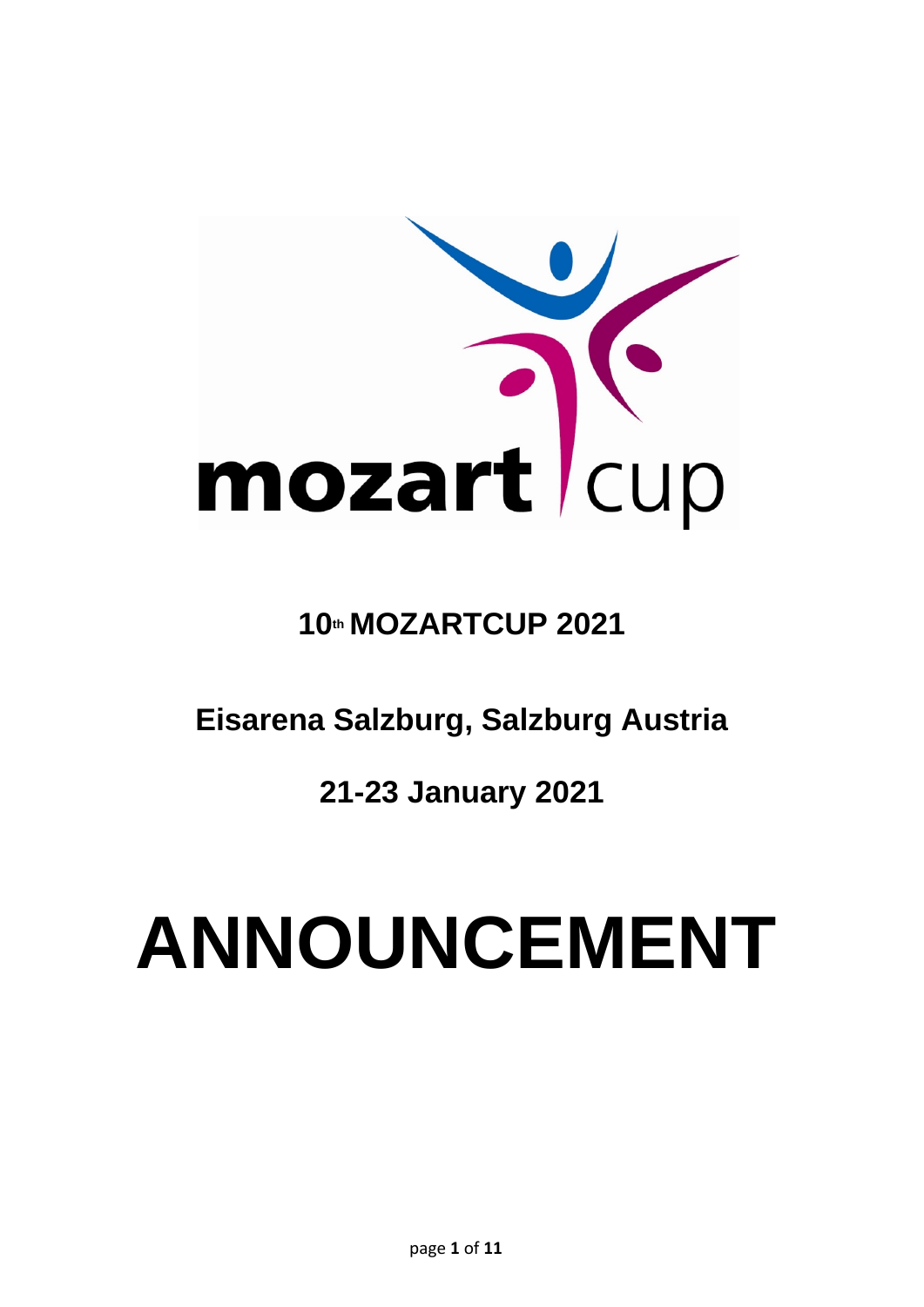

# **10th MOZARTCUP 2021**

# **An International Competition for Junior and Senior organized by**





**Eisarena Salzburg, Salzburg Austria 21-23 January 2021**

**A competition part of the**



**Challenger Series in Synchronized Skating 2020/21**

**under the authorization of the**

**INTERNATIONAL SKATING UNION**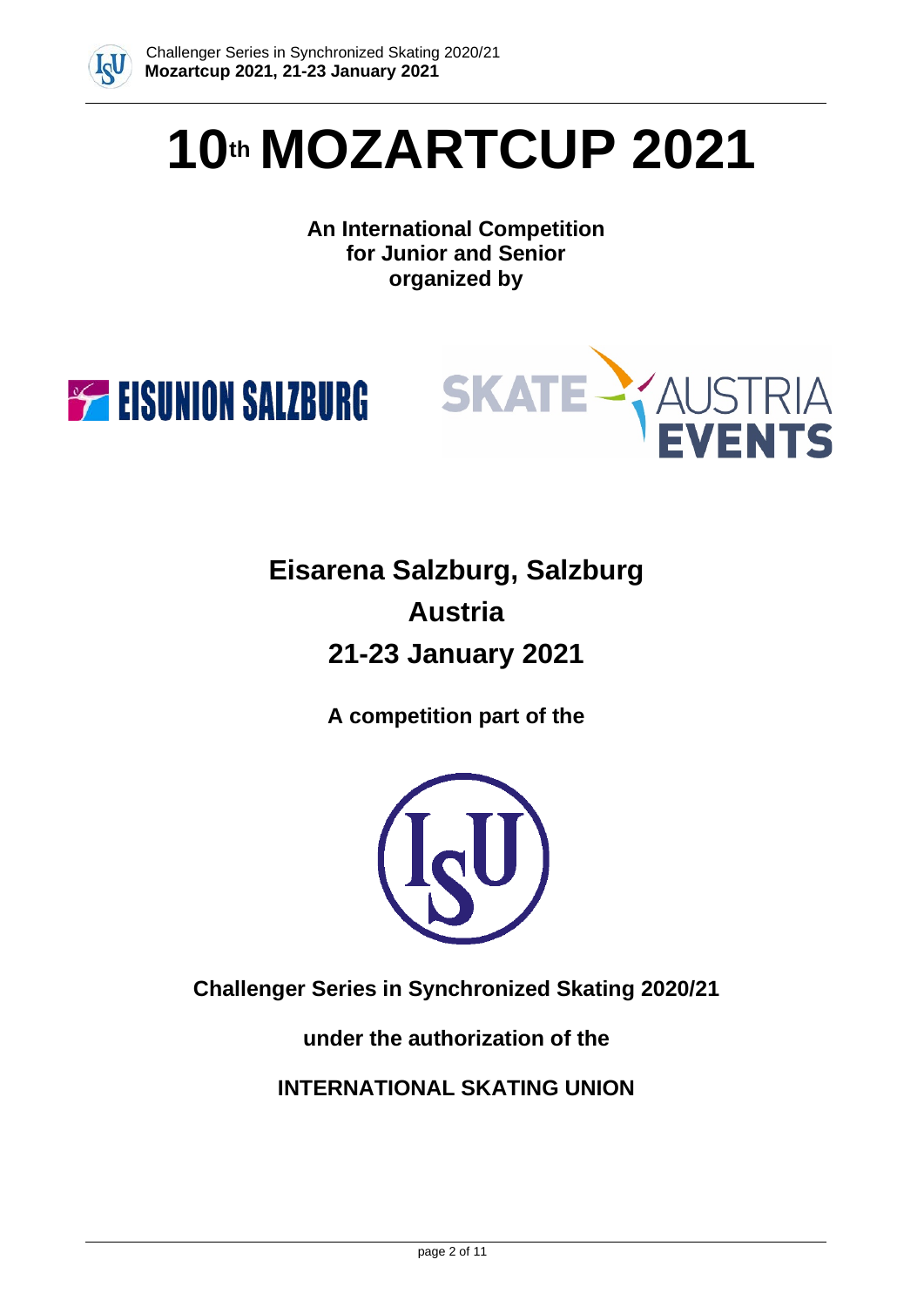

# **1. GENERAL REGULATIONS**

The **Mozartcup 2021** will be conducted in accordance with the ISU Constitution and General Regulations 2018, the Special Regulations & Technical Rules Synchronized Skating, and the relevant ISU Communications.

Participation in the **Mozartcup 2021** is open to all Competitors who belong to an ISU Member, and qualify with regard to eligibility according to Rule 102, provided their ages fall within the limits specified in Rule 108, paragraph 4 and they meet the participation, citizenship and residency requirements in Rule 109, paragraphs 1 through 5 and ISU Communication 2030 and also the Communication 2316 for upper age limits exception for Season 2020/21 and any updates of these Communications.

All Teams must be entered through their respective ISU Member Federation.

# **2. ISU CHALLENGER SERIES IN SYNCHRONIZED SKATING**

The **Mozartcup 2021** is part of the ISU Challenger Series in Synchronized Skating 2020/21 and will be conducted in accordance with additional requirements as specified in the General Announcement for the ISU Challenger Series in Synchronized Skating 2020/21 as well as ISU Communication 2308.

The holding of Challenger Series events during the season 2020/21 will most likely be complicated and if held, only be accessible to a limited number of Teams.

The Council therefore decided that for the sake of fairness, no World Standing/Ranking points will be awarded in the ISU Challenger Series in Synchronized Skating this season. The same principle applies to all other ISU Synchronized Skating International Competitions.

Due to the Covid-19 pandemic and related travel restrictions, no maximum entries number per ISU Member shall apply

#### **ISU CHALLENGER SERIES IN SYNCHRONIZED SKATING RANKING & PRIZE MONEY**

Based on the current travel restrictions imposed by the COVID-19 situation, which would not allow all Teams to travel to the locations of the Challenger Series events, and with regards to fairness to all Teams, the ISU Council decided there will be no Challenger Series Ranking this season and therefore no ISU Prize Money will be awarded.

# **3. TECHNICAL DATA**

#### **PLACE Main arena: Eisarena Salzburg**

(an indoor ice-rink with the ice surface of 30 x 60m, air-conditioned and heated)

#### **UNOFFICIAL PRACTICES:**

#### **Practice arena: Eishalle Gmunden**

(an indoor ice-rink with the ice surface of 30 x 60 m, air-conditioned and heated)

**Practice arena: Eishalle Berchtesgaden** (an indoor ice-rink with the ice surface of 30 x 60 m, air-conditioned and heated)

#### **Main and Practice Rink are not in the same complex/building.**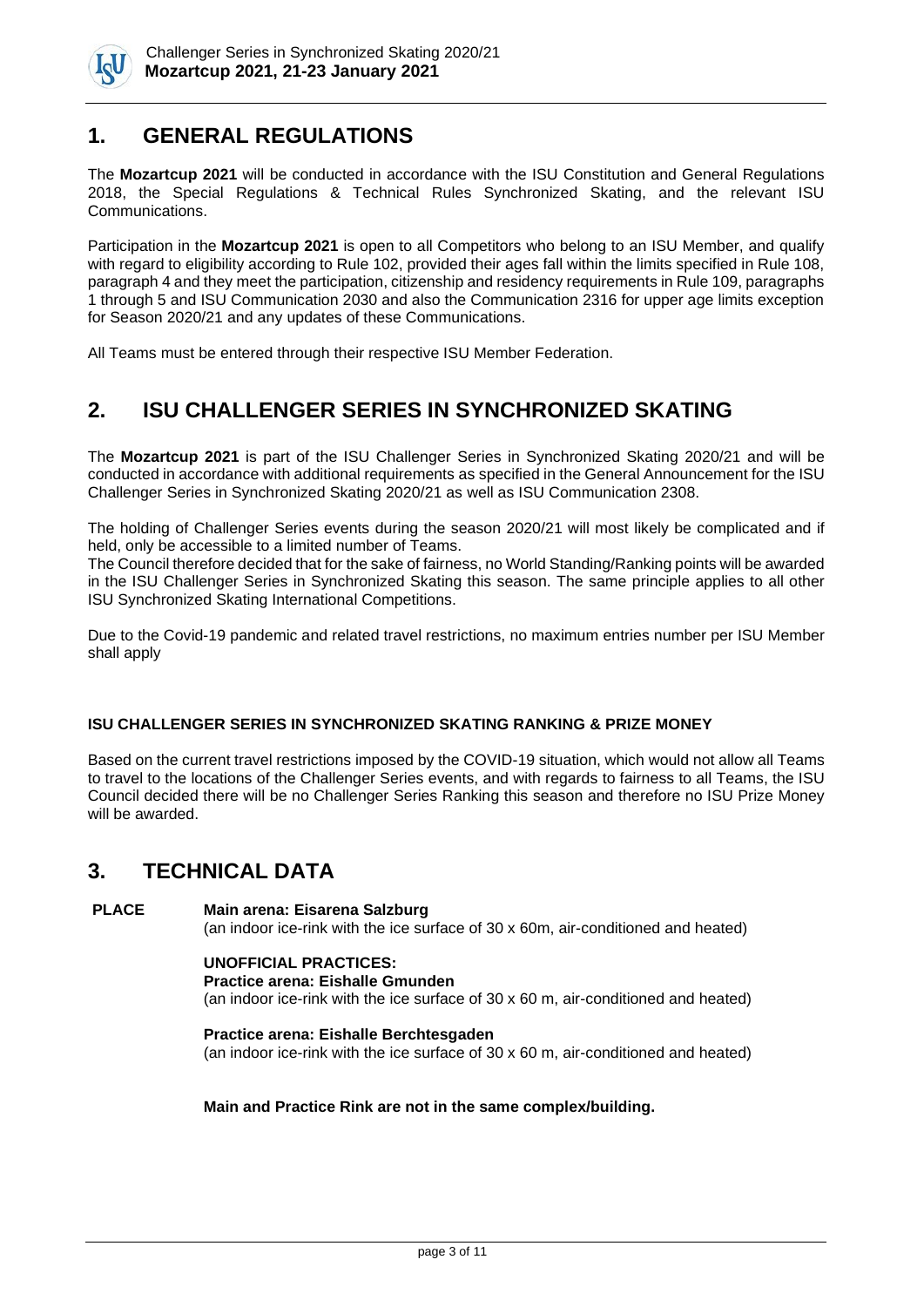

| <b>JUNIOR</b> | Short Program       | Duration: 2 minutes and 50 seconds, but may be less,                                                                                                                                                                                                                    |  |
|---------------|---------------------|-------------------------------------------------------------------------------------------------------------------------------------------------------------------------------------------------------------------------------------------------------------------------|--|
|               |                     | The General Short Program Elements and requirements are listed<br>in Rule 991, paragraphs 1 a), 2 and 3, Rule 992, paragraphs 1 a),<br>2 and 3 a). The Short Program Elements and Requirements to be<br>skated for Season 2020/21 are listed in ISU Communication 2236. |  |
|               | <b>Free Skating</b> | Duration: 3 minutes and 30 seconds +/- 10 seconds                                                                                                                                                                                                                       |  |
|               |                     | The Well Balanced Program Requirements are listed in Rule 991,<br>paragraphs 1 b), 2 and 4, Rule 992, paragraph 1 b), 2 and 3c).<br>The Free Skating Elements and Requirements to be skated for<br>Season 2020/21 are listed in ISU Communication 2236.                 |  |
| <b>SENIOR</b> | Short Program       | Duration: 2 minutes and 50 seconds, but may be less,                                                                                                                                                                                                                    |  |
|               |                     | The General Short Program Elements and requirements are listed<br>in Rule 991, paragraphs 1 a), 2 and 3, Rule 992, paragraphs 1 a),<br>2 and 3 a). The Short Program Elements and Requirements to be<br>skated for Season 2020/21 are listed in ISU Communication 2236. |  |
|               | <b>Free Skating</b> | Duration: 4 minutes $+/- 10$ seconds                                                                                                                                                                                                                                    |  |
|               |                     | The Well Balanced Program Requirements are listed in Rule<br>991, paragraphs 1 b), 2 and 4, Rule 992, paragraph 1 b), 2 and<br>3 c). The Free Skating Elements and Requirements to be skated<br>for Season 2020/21 are listed in ISU Communication 2236.                |  |

### **4. ENTRIES**

#### **4.1 General**

All Entries must be made by the ISU Member concerned based on the regulations for the ISU Challenger Series in Synchronized Skating 2020/21.

All entries for the **Mozartcup 2021** must be done through the **ISU Online Registration System (ORS)** by the deadline indicated. Hotel and travel information should also be entered into ORS. Declarations will need to be uploaded to the ORS as well.

#### **4.2 Preliminary Entries**

The preliminary entries must reach the Organizer by latest: **30/10/2020** by entering the information through ORS.

#### **4.3 Entries by Name**

#### **4.3.1 Entries of Teams**

Participation is open to all Teams of ISU Members with a maximum of two (2) entries per category (except for the Host Member).

The Entries by names must be made via the ISU Online Registration System (ORS):

#### **<https://fms.sportresult.com/isu>**

and will be submitted via the ORS simultaneously to the: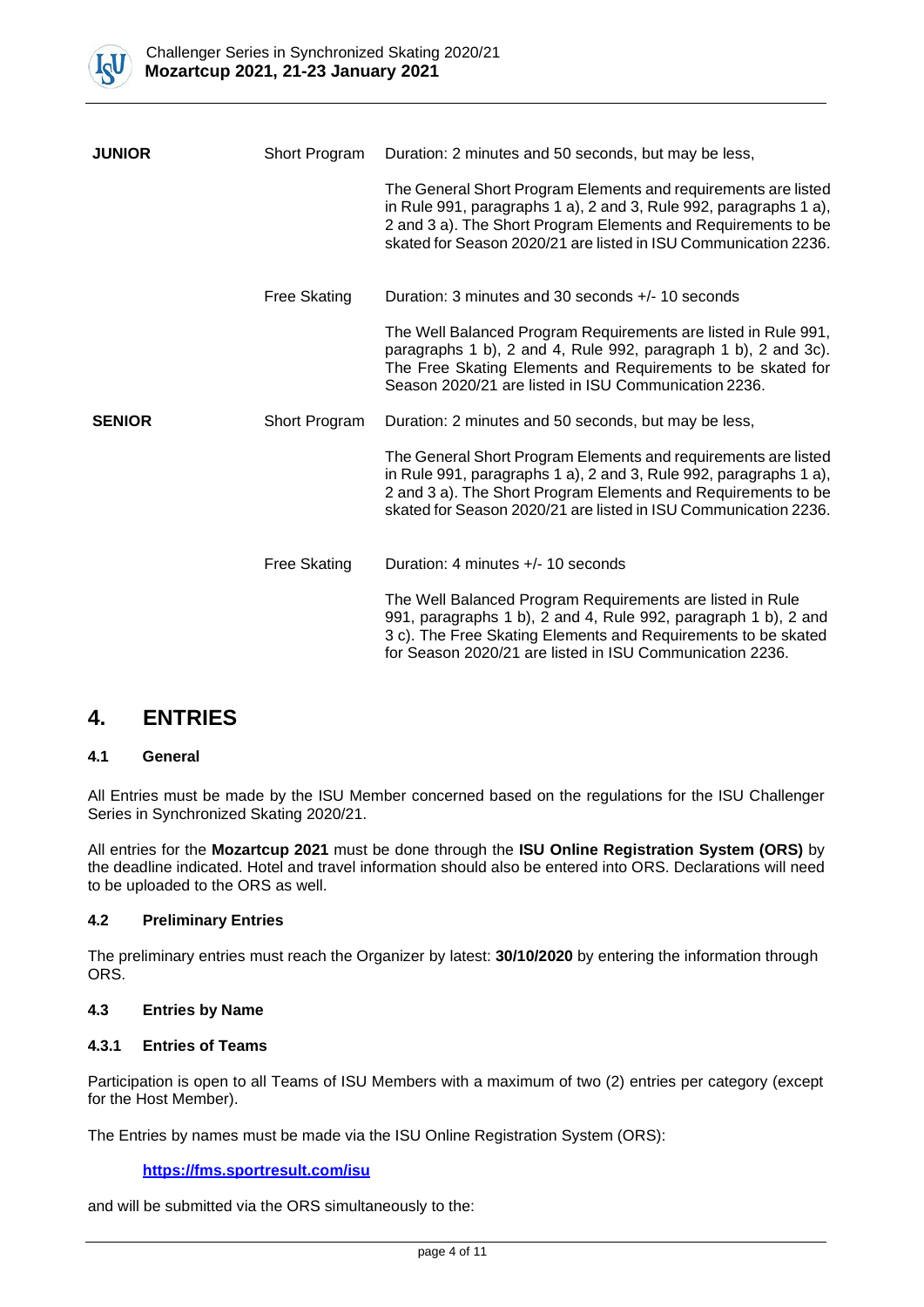

**OC Mozartcup**  Street: Jadorf 7 City: 5431 Kuchl e-mail: mozartcup@gmx.at

and to:

**ISU Secretariat** fax: +41 21 612 66 77 e-mail: [entries@isu.ch](mailto:entries@isu.ch)

not later than: **Friday, December 18, 2020 – 20:00 h (local time Salzburg)**.

#### **4.3.2 Entries of Judges**

Each participating ISU Member has the right to nominate one (1) judge, two (2) for the host member, who has at least the qualification "Judge for International Competitions".

In case of too many nominated judges the organizer will draw the panel of judges immediately after the closing date for the entries. The result of such draw will be communicated to all ISU Members involved in writing immediately after the conclusion of such draw.

The Entries of Judges must be made via the ISU Online Registration System (ORS) not later than: **Friday, December 18, 2020 – 20:00 h (local time Salzburg)**.

Each panel of Judges will consist of at least 7 Judges. In exceptional cases and if there is no possibility to compose a panel of judges with at least 7 Judges the ISU Vice-President Figure Skating may exceptionally authorize the panel in question to have a minimum of 6 Judges.

In case that at the time of the competition more Judges will be available and entered as required to compose the panels of Judges, the Organizing Member in consultation with the ISU will conduct on site, a draw for the panel of judges for the first segment. The Judges, not drawn for the first segment will be seated for the second segment.

The panel for the second segment (Free Skating) will in this case be completed by an open draw amongst the Judges serving in the first segment.

#### **4.1.4 Entries of Team Members**

Official entries of Team Leaders, Assistant Team Leaders, Team Officials, Team Medical Staff and Coaches and the partner or relative of a Judge will be accepted. Accreditation will be provided to those who are officially accepted by the Organizer.

Two Coaches per Team will be accredited. An Assistant Team Leader will be accepted. Only two Team Officials of each Member, including the Member President provided that they are Council Members, Technical Committee Members or Members of the Head Office of their Federation, will be accredited. Not more than one (1) Team Doctor and one (1) Team Physiotherapist will be accepted as the Team Medical Staff, for which the organizer requests the right to have a medical certification (document) presented before accreditation. An accompanying person to a Judge will only be accepted for accreditation if this person is a partner in life or a relative of the Judge. The Member Federations guarantee that the requested accreditation of Team Members will correspond to their function within the team and the Federation.

The names of all team members must be submitted via the ISU Online Registration System (ORS) and must reach the Organizing Committee and the ISU Secretariat not later than: **Friday, December 18, 2020 – 20:00 h (local time Salzburg)**.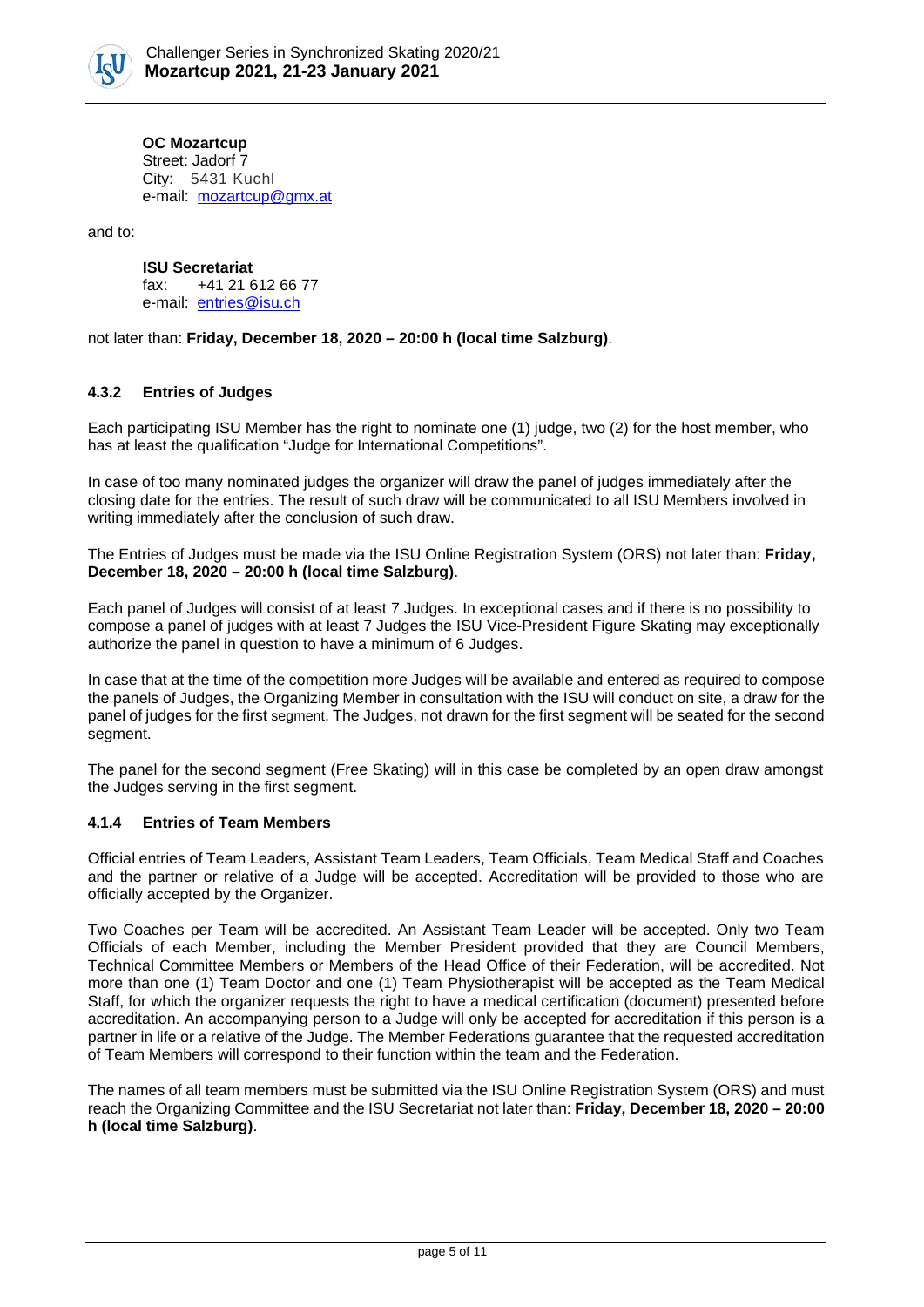

#### **4.1.5 Entry Fee**

With the entry to the competition, the entry fee must be paid as follows:

#### **550,00 € per Team**

**The entry fee will not be refunded in case of withdrawals for any reason.**

**Please note: Entry fee payment does not include any extra practice ice.** *Be sure to book your extra practice ice as soon as possible – first come, first served!*

**Please indicate the Name of the Team on the payment! All payments are to be made through BANK TRANSFER only, to the following account:**

#### **EXPIRY DATE OF ENTRY FEE PAYMENT IS December 18, 2020.**

Payment to be lodged into:

| Account holder:        | <b>Eisunion Salzburg</b>  |
|------------------------|---------------------------|
| Bank name:             | Raiffeisenkasse Kuchl     |
| Bank address:          | Markt 222, 5431 Kuchl     |
| IBAN:                  | AT 83 3502 9000 0005 5418 |
| <b>BIC/SWIFT Code:</b> | RVSAAT2S029               |

# **5. APPOINTED EVENT OFFICIAL**

This Challenger Series in Synchronized Skating event will follow the requirements of the General Announcement for the Challenger Series in Synchronized Skating 2020/21 as well as ISU Communication 2248 and principles of Rule 910, paragraph 5.a) of the ISU Special Regulations Synchronized Skating 2018 for appointing the event officials.

The members of each individual Technical Panel (Technical Controller and the Technical Specialists) will not be from the same ISU Member. At least two (2) Technical Panel members will have the qualification "ISU", however one of the three members may have the qualification "International".

The Referee will have at least the qualification "International" and could be of the same ISU Member as one member of the Technical Panel (Technical Controller and Technical Specialists).

The Data Operator and the Replay Operator will have at least the qualification "International".

# **6. MEALS, LODGING AND TRAVEL EXPENSES**

The organizer will provide and cover the expenses for rooms and meals for all Referees, the Technical Controllers, the Technical Specialists, the Data and Replay Operators and Judges participating, beginning with dinner on **Thursday 21 January** until breakfast on **Sunday 24 January**

Should any of the above-mentioned persons arrive at the hotel before or stay longer than the period described above, their room costs and expenses will be the responsibility of the individual and must be paid upon arrival.

The Organizing Committee will cover the costs for travel expenses for all Referees, the Technical Controllers, the Technical Specialists, the Data and Replay Operators.

In accordance with the General Announcement for the Challenger Series in Synchronized Skating 2020/21 as well as ISU Communication 2248, all Referees, the Technical Controllers, the Technical Specialist, the Data and Replay Operators and Judges officiating in the "Junior" and "Senior" competitions of a Challenger Series in Synchronized Skating event will, at the expense of the organizing ISU Member, receive pocket money of CHF 200.00 or the equivalent in the local currency.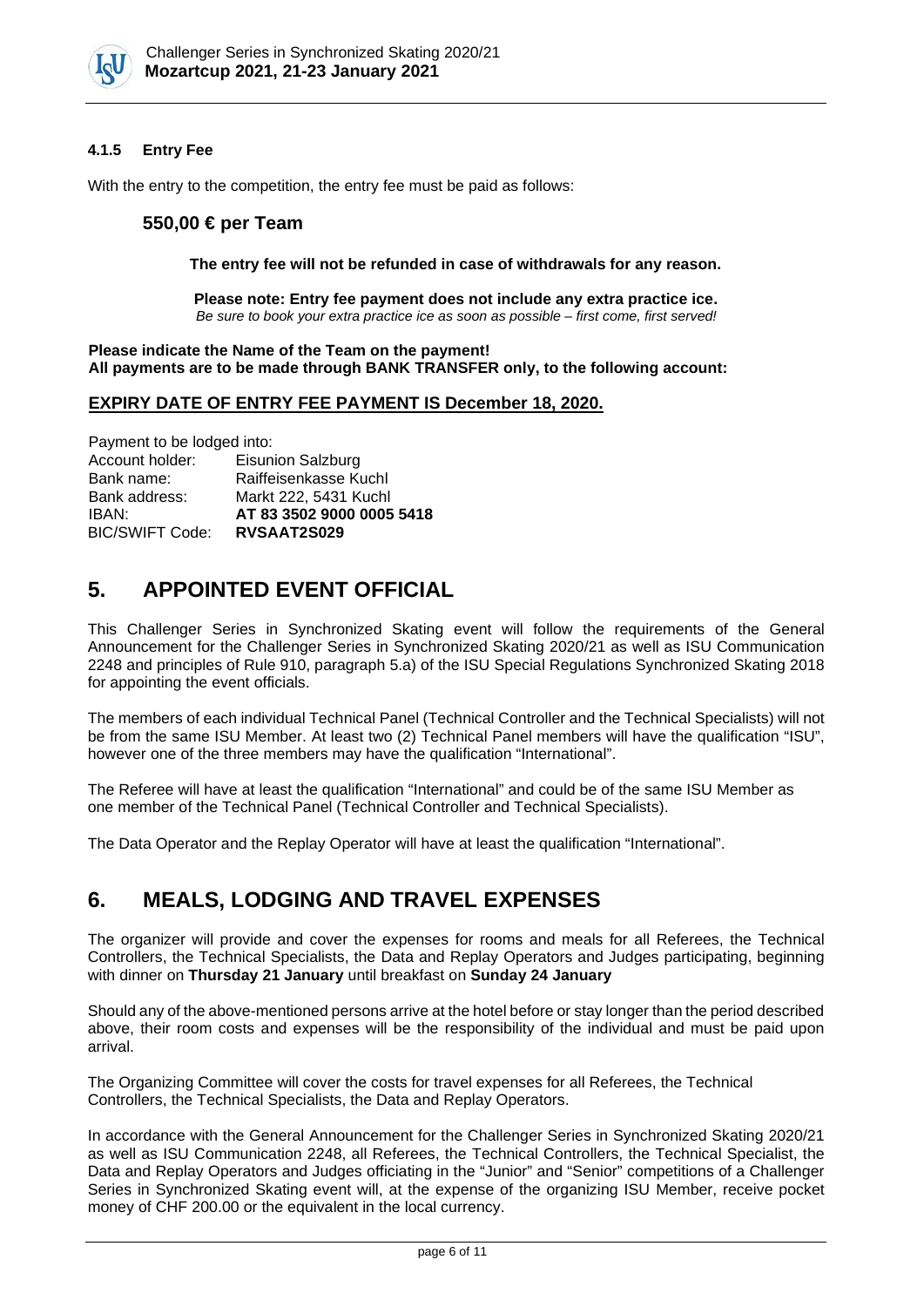

# **7. PRACTICE**

Official practice for Competitors begins on **Friday 22 January**. The detailed schedule will be issued at the time of registration.

#### **UNOFFICIAL PRACTICE**

Unofficial Practice Ice for all Teams will take place upon request (Form 11)

Practice Ice reservation requested by Teams will be allocated either in Eisarena Salzburg or in an alternative rinks according to availability, and will be arranged on "first come, first served" basis.

# **8. MUSIC / PLANNED PROGRAM CONTENT**

All Competitors shall furnish **competition music** of excellent quality on CD in any other approved format, in accordance with Rule 823, paragraph 2. A list of titles, composers and orchestras of the music to be used for the Short Program and Free Skating Program must be listed for each Team on the official Music Selection Form and attached to the official Entry Form for Teams.

In accordance with Rule 823, paragraph 2, all covers/discs must show the Competition event, Team's name, the Nation and the exact running time of the music (not skating time) including any starting signal and must be submitted at the time of registration. Each program (short program and free skating) must be recorded on a separate disc.

In addition, music can be submitted in advance by emailing an MP3-file either as attachment or as a download link to the following email-address: music@mozartcup.biz

Each email message should only contain one music file or file link. The subject of the email should be in the format "Category name, Competition program (if the category has a short program), Team name". Teams are encouraged to take advantage of submitting their competition music in advance.

If music information is not complete and/or the music is not provided, accreditation will not be given.

With the entry forms, the "**Program Content Sheet**" must be returned to the Organizing Committee in time. It is mandatory that the Program Content Sheet be filled in precisely by each Team in English using the terminology for the elements listed in the respective ISU Communication.

# **9. ARRIVAL OF PARTICIPANTS / TEAMS**

The nearest airport to Salzburg is:

- **Wolfgang Amadeus Mozart Salzburg Airport** with a distance of **6 km** to the official hotel.

Free transfer from/to Airport Salzburg, from/to Eisarena Salzburg and from/to Hotel will be granted to the nominated Judges, invited Referees, Technical Controllers, Technical Specialists and Data/Replay Operators.

Teams wishing to arrange transfer from/to Airport, from/to the Ice rink or any other transfer requirement necessity are kindly requested to contact **mozartcup@gmx.at**

All Referees, the Technical Panel (Technical Controllers, Technical Specialists, Data & Replay Operators) Judges, Competitors, Team Leaders, Team Officials, Team Medical Staff and Coaches are requested to announce to the Organizing Committee as soon as possible but no later than **December 4 2020** the name of the airlines, flight numbers, dates and times of arrival or any other information concerning transportation and arrivals. The detailed travel information must be submitted via the ISU Online Registration System (ORS).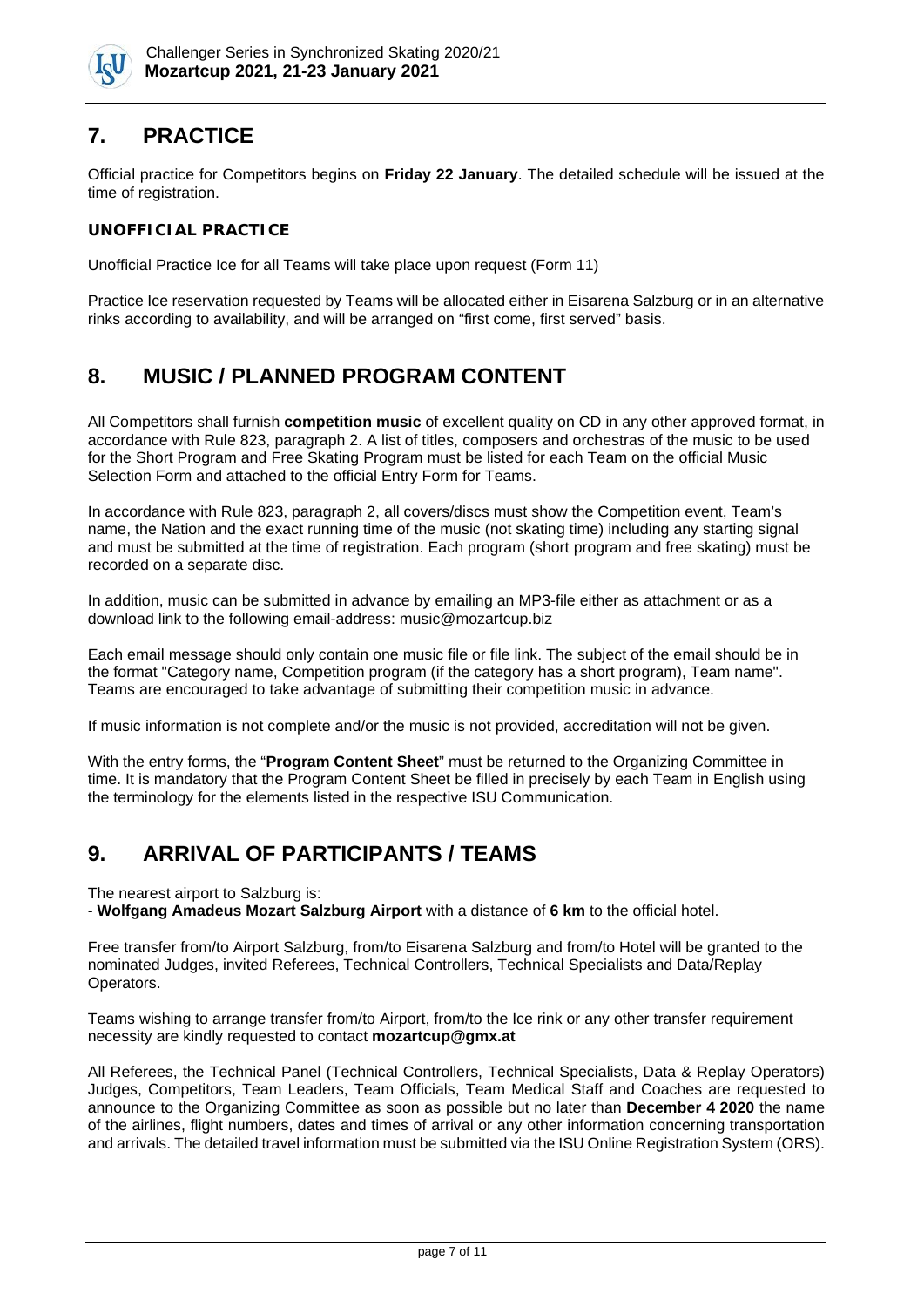

# **10. OFFICIAL HOTEL(S)**

The Hotel **Wyndham Grand Salzburg Conference Center** is the official Hotel for Judges, Referees and Technical Panel. There is an accommodation possibility for teams in the same hotel. The Mozart Cup - Organizing Committee arranged special prices for teams attending Mozart Cup 2021 in the following hotel:

**Official Hotels: Wyndham Grand Salzburg Conference Center** Fanny-von-Lehnert-Str. 7, 5020 Salzburg Phone: 0043 662 46880 [info@wyndhamgrandsalzburg.com](mailto:info@wyndhamgrandsalzburg.com)

**Official Hotels: Mercure Salzburg City**  Bayerhamerstraße 14A, 5020 Salzburg Phone: 0043 662 881438-0 [H0984-RE@accor.com](mailto:H0984-RE@accor.com)

#### **Reservations only with the key word "Mozart Cup 2021" have to be made until November 1 2020 and directly to the hotels on a first come first serve basis.**

Accommodation and meals for participating teams are at their own expense.

# **11. ACCREDITATION**

The official accreditation for Teams is planned at the **Eisarena Salzburg** upon arrival.

Accreditation as a Team Member will be given to all entered Judges, Competitors and one Team Manager per participating team, two Coaches per Team, a maximum of two Team Officials of ISU Members (including the Member President), provided that they are Council Members, Technical Committee Members or Members of the Head Office of their Federation and a maximum of two medical persons. Accreditation will only be granted to persons in those various functions if officially entered and named through their ISU Member. **The ISU Member certifies with the signed entry form the indicated functions within the team of all team members. Any misuse of any function will be sanctioned by the ISU/OC.**

Accreditation will be given to appointed Event Officials and Guests.

# **12. RESULTS**

The marking system (ISU Judging System) as described in ISU Technical Rule Synchronized Skating 2018, Rule 842 and Rule 843 (Determination and publication of results) will be used.

The Starting Order of the Free Skating will follow the reverse order of places in the Short program, according to the Rule 963 par. 2f.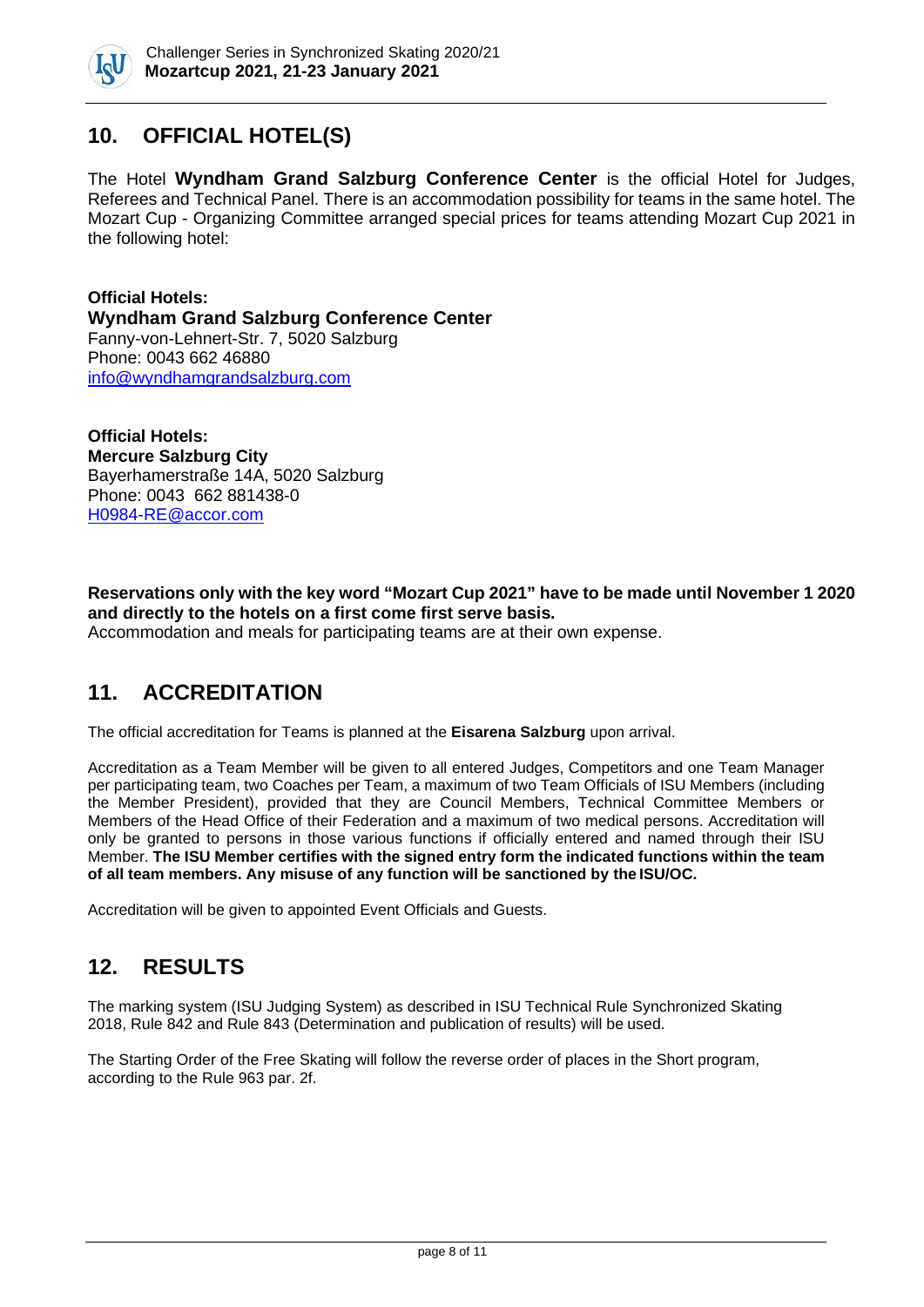

# **13. PRESENTATION OF MEDALS AND PRIZES**

All Teams in each event will be announced and honored. **Gold, silver and bronze medals will be presented to the medalists.** The national anthem of the winners will be played and the flags of the medal winners hoisted.

# **14. INSURANCE / LIABILITY**

In accordance with Rule 119, it is the sole obligation of each Member participating in ISU Events, to provide medical and accident insurance for their athletes, officials and all other members of the Member's team. Such insurance must assure full medical attendance and also the return of the ill or injured person to the home country by air transport or by other expeditious. It is an internal matter of each ISU Member to decide the issue who shall pay the premium for such insurance.

The ISU assumes no responsibility for or liability with respect to bodily or personal injury or property damage incurred in connection incurred by Competitors and Officials.

# **15. MEETINGS FOR ISU EVENT OFFICIALS AND JUDGES**

All Referees, Technical Controllers, Technical Specialists, Data and Replay Operators and Judges are responsible to make their travel arrangements in order to be able to attend the respective event related meetings. If any other party makes the flight arrangements, the Referees, Technical Controllers, Technical Specialists, Data and Replay Operators and the Judges are responsible to check if such arrangements are in line with the detailed schedule as mentioned under paragraph 17.

# **16. INFORMATION AND VARIOUS**

For information, please contact the Organizing Committee:

**OC Mozartcup** Phone: 0043 676 6382241 (Therry) e-mail: [mozartcup@gmx.at](mailto:mozartcup@gmx.at)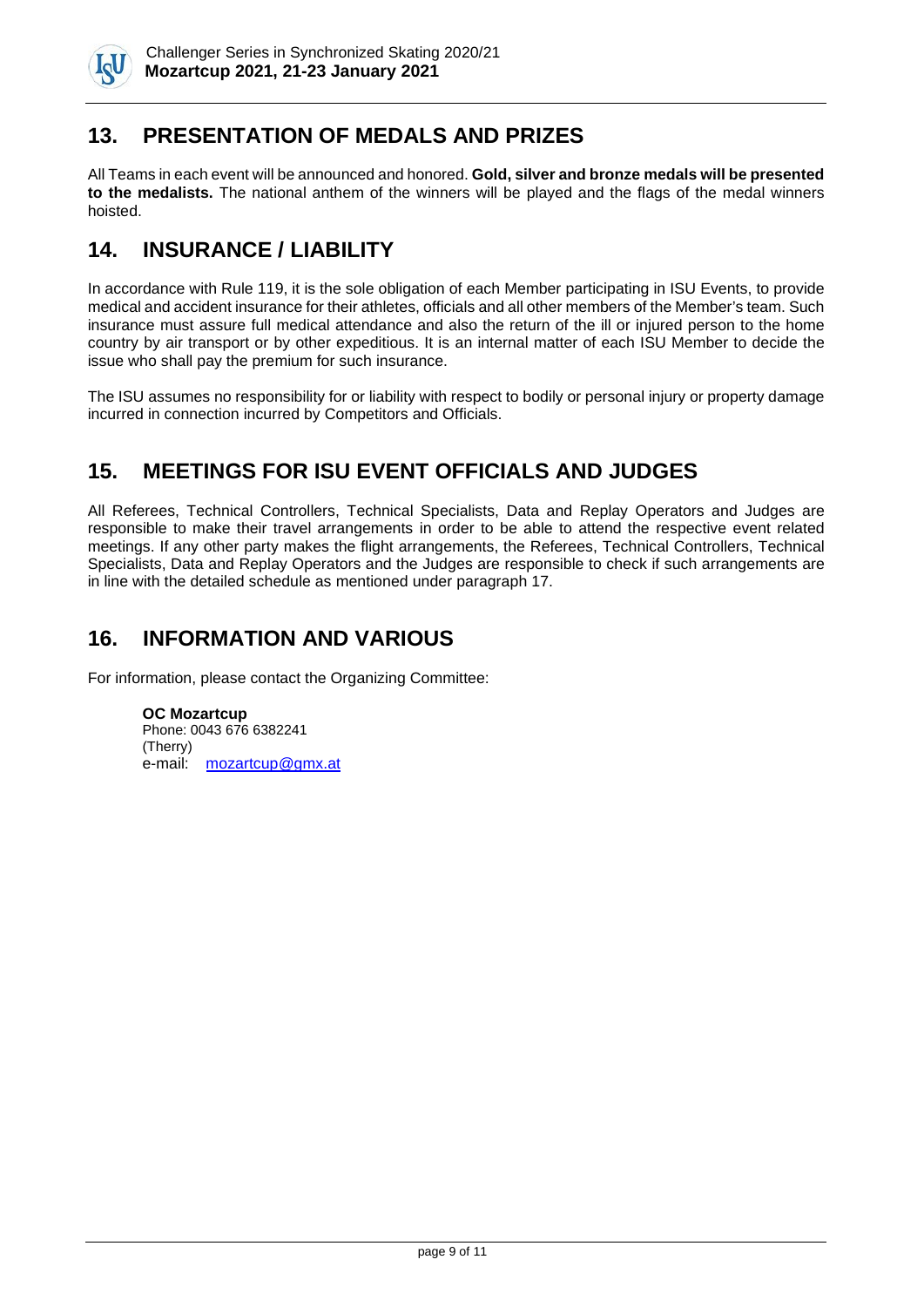

# **17. EVENT SCHEDULE**

Wednesday, January 20, 2021

8:00-22:00 Extra practice ice in Salzburg, Gmunden and Berchtesgaden

Thursday, January 21, 2021

| $07:00 - 19:00$<br>17:00 - 18:00<br><b>Technical Panel Meeting</b><br>Initial Judges Meeting and Judges Draw<br>18:00 - 19:00<br>Team Leaders / Coaches Meeting, TBA<br>18:45<br>19:15<br>Draw Ceremony, Eisarena Salzburg<br><b>Officials Dinner (invitational)</b><br>20:00 | $08:00 - 18:00$ | Arrival and registration of participants, Eisarena Salzburg |
|-------------------------------------------------------------------------------------------------------------------------------------------------------------------------------------------------------------------------------------------------------------------------------|-----------------|-------------------------------------------------------------|
|                                                                                                                                                                                                                                                                               |                 | Extra practice ice in Salzburg, Gmunden and Berchtesgaden   |
|                                                                                                                                                                                                                                                                               |                 |                                                             |
|                                                                                                                                                                                                                                                                               |                 |                                                             |
|                                                                                                                                                                                                                                                                               |                 |                                                             |
|                                                                                                                                                                                                                                                                               |                 |                                                             |
|                                                                                                                                                                                                                                                                               |                 |                                                             |

Friday, January 22, 2021

| $08:00 - 14:00$ | Official Practice – Junior and Senior Short Program |
|-----------------|-----------------------------------------------------|
|-----------------|-----------------------------------------------------|

- 15:45 18:30 Competition Junior Short Program
- 18:45 19:15 Opening Ceremony
- 19:30 21:30 Competition Senior Short Program

Saturday, January 23, 2021

| $08:00 - 15:00$ |  | Official Practice Junior, Senior Free Programm |
|-----------------|--|------------------------------------------------|
|-----------------|--|------------------------------------------------|

- 16:15 22:00 Competition Junior Free Skating, Senior Free Skating
- 22:15 Award Ceremony Junior, Senior
- 22:45 RTD Junior, Wyndham Grandhotel

Sunday, January 24, 2021 09:00 -10:00 RTD Seniors, Eisarena

# **!!!Please note that this schedule is subject to change!!!**